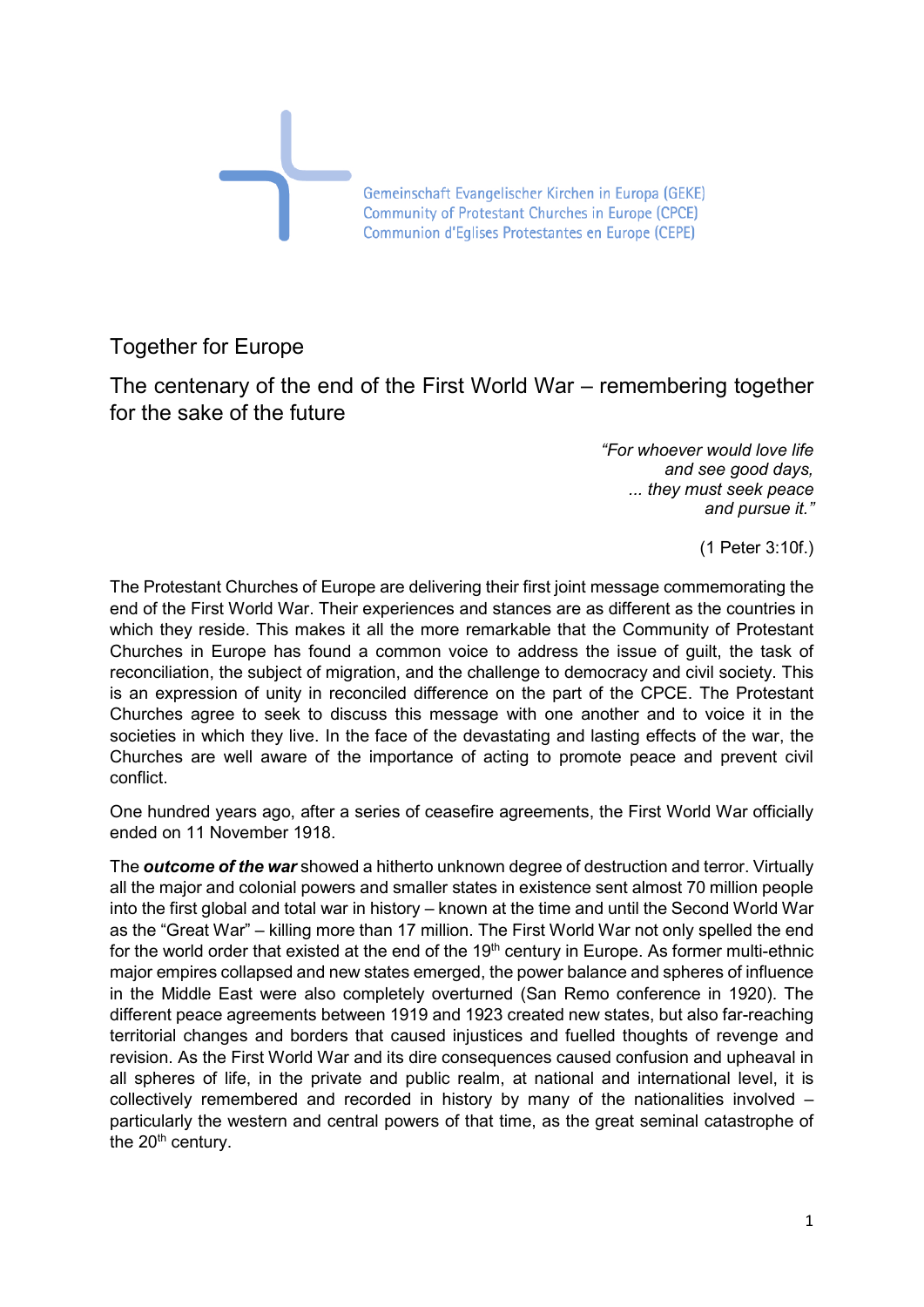The *repercussions of the war* persist subliminally and indirectly to this day in some countries, as generations of descendants of the vanquished continue to mourn their lost cultural heritage and diminished territories. Some of the victors considered the outcome and territorial gains as the status quo and continued to nurture the national pride gained through this victory as a key aspect of their collective identity in their own remembrance culture. In reality, all those involved and their descendants are actually losers, as the repercussions and consequences of the accords in the wake of the First World War and the course of the  $20<sup>th</sup>$  century have shown in dramatic fashion that they failed to achieve peace.

Nonetheless, the Protestant Churches in Europe gratefully recall the *start of the ecumenical movement* in the turmoil of that time, with its explicit commitment to peace. Theological discussions around then focused on overcoming nationalism as a task for the Christian message and a requirement for lasting peace.<sup>[1](#page-1-0)</sup> Today, in an era of clearly resurgent divergent political forces in Europe, the Protestant Churches in Europe recognise their ongoing duty to promote peaceful coexistence in a common Europe.

The heavy legacy of the First World War presents the Protestant Churches and European societies with questions and challenges that have emerged time and again during the past 100 years but have hardly been resolved.

Protestant Churches in Europe are conscious of the multifarious repercussions and effects of the First World War and **reflect upon…** 

a) **…** *the question of guilt***.** In every war and after each war, the question arises as to who bears the guilt. Public debate and a recollection policy steered by one side seek to simplify things and apply mono-causal interpretations. Thanks to historical research, we now know that a local conflict escalated into a global catastrophe because certain major powers viewed the war as a way out of their own crises. A constellation of global and economic factors enabled things to escalate this way. In the light of the Gospel, it is curative for every individual, but also for a society, to examine the question of guilt, without overlooking the complex historical circumstances. This is precisely how things can be turned around and new beginnings achieved.

However, it is even more true in the light of the Gospel that no nationality and no nation can or should be eternally ascribed the role of perpetrator or victim.

Remembrance provides the churches occasion to ask where they observed the enthusiasm for war uncritically during the various conflicts of the  $20<sup>th</sup>$  century, or even supported or helped incite it? Where might they have been so bound up in the political, social, economic and nationalistic spirit of the day that they were able to legitimise a political system ideologically and theologically (whether in military conflict, or in peace – for example, mobilisation in the German Empire, the Church in socialism, blessing weapons during the Balkan crisis)? Where did the Church and theology fail to or desist from analysing current affairs or political and social processes, reflect upon them in theological terms and speak out on behalf of the disenfranchised? "The church and theologians often failed their charge of being in the world but not of the world. (John 17:11-14) This bitter experience reminds us still today of the need for continuous self-criticism within the church and theology." (CPCE Council Statement, June 2014)

<span id="page-1-0"></span> $1$  "The Christian mission is by its very nature supranational, a spiritual entity that addresses people as human beings and not as speakers of given languages and members of given races and nationalities." From Nathan Söderblom's address at the awarding of the Nobel Prize in 1930 "The role of the Church in promoting peace", with reference to the Ecumenical conference in Uppsala, Sweden, in summer 1917, (accessed 15.08.2018). [https://www.nobelprize.org/nobel\\_prizes/peace/laureates/1930/soderblom-lecture.html.](https://www.nobelprize.org/nobel_prizes/peace/laureates/1930/soderblom-lecture.html)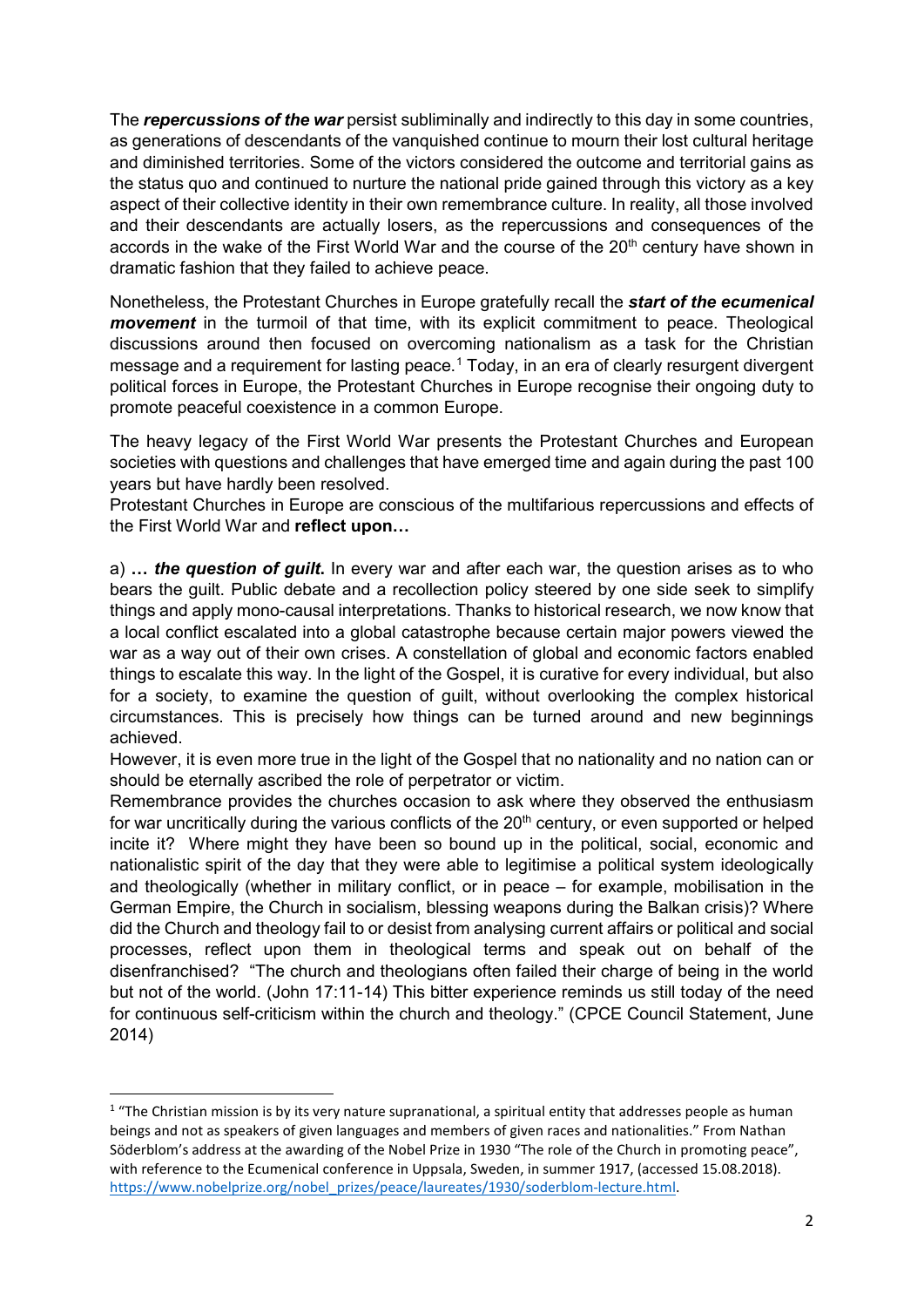We are therefore grateful for the wide range of theological work conducted with regard to peace and the associated rethinking processes in our churches and the broad ecumenical community. We recall the X<sup>th</sup> General Assembly of the WCC in Busan, the Republic of Korea, with its declaration on the pathway to just peace and invitation to a pilgrimage of justice and peace. Education in our churches and church associations towards peace and non-violent conflict resolution is also part of this turnaround prompted by painful lessons learned in those times.

b) **…** *the question of minority rights***.** The newly established world order turned hundreds of thousands of members of ethnic groups into minorities in their own homeland. This was particularly the case in the countries and societies in Central, Eastern and South-Eastern Europe. Although the victorious or winning countries had committed themselves to respecting the collective rights of these minorities and these were also supposed to be upheld by the League of Nations, history has shown that these rights were often wilfully and tendentiously ignored in these countries. Ethnic groups in diaspora situations are still fighting to this day for their rights to be recognised and for the ability to exercise and maintain their linguistic, religious and cultural identity not only in private, but also collectively.<sup>[2](#page-2-0)</sup> Diaspora Protestant Churches have often also taken on the task of nurturing and maintaining their members' cultural as well as confessional identity. The CPCE's churches are well acquainted with this historical experience.<sup>[3](#page-2-1)</sup> In pondering a relational understanding of the "theology of diaspora", the CPCE promotes churches and congregations perceiving themselves as a bridging place "linking separated elements without eliminating their difference".<sup>[4](#page-2-2)</sup> This inevitably has a public dimension that helps shape how people really live together locally and regionally and aids reconciliation, such as in the "Healing of Memories" project that helps people to process wartime and discriminatory experiences.<sup>[5](#page-2-3)</sup>

c) **…** *the question of exile and migration***.** An estimated 9.5 million people were forced into exile and relocated throughout Europe during the First World War and as a result of the consequences until 192[6](#page-2-4).<sup>6</sup> In historical terms, streams of refugees and mass migration are by no means foreign to Christianity in Europe and to Protestantism. Expulsion, displacement and ethnic cleansing sent millions of people in search of refuge and new homes in the wake of both World Wars, but also during the Cold War and the Balkan crisis.

The influx of refugees and migrants that Europe is currently experiencing is an epochal event stemming from a complex pattern of historical and social circumstances around the globe. Although not the sole reason, in this case as well war is causing people to flee to European countries close-by or they are being forcibly displaced. In recent years, the CPCE has teamed up with other international ecumenical organisations to examine this development more carefully, based on respecting the dignity of every individual.<sup>[7](#page-2-5)</sup> We are grateful for the figureheads on the European political stage who strive for a common European policy based on the values of the conventions on human rights and refugees and for churches and congregations who act to preserve the dignity of refugees and migrants and to protect them in accordance with the message delivered in the New Testament of the Bible, urging those empowered by faith to give refuge to strangers (Matthew 25:35). Experiencing love and

<span id="page-2-0"></span> $2$  e.g. the language that lessons are taught in at state schools in Ukraine.

<span id="page-2-1"></span><sup>&</sup>lt;sup>3</sup> See Leuenberg Documents 7, Church–People–State–Nation, ed. by W. Hüffmeier, Frankfurt. A.M., 2002.

<span id="page-2-2"></span><sup>4</sup> Draft for the CPCE's 2018 General Assembly in Basle, Theology of Diaspora, study document of the CPCE to determine the situation of the Protestant Churches in pluralist Europe, p. 53.

<span id="page-2-3"></span> $<sup>5</sup>$  Ibid., p.61f.</sup>

<span id="page-2-4"></span> $6$  Marie-Janine Calic, Südosteuropa, Weltgeschichte einer Region, Munich 2016, p. 450.

<span id="page-2-5"></span><sup>&</sup>lt;sup>7</sup> Cf. the statement issued by the Council of the CPCE: "Shelter and welcome refugees – strengthen a common EU-refugee policy. To whom do I become a neighbour?", Brussels, 11 October 2015.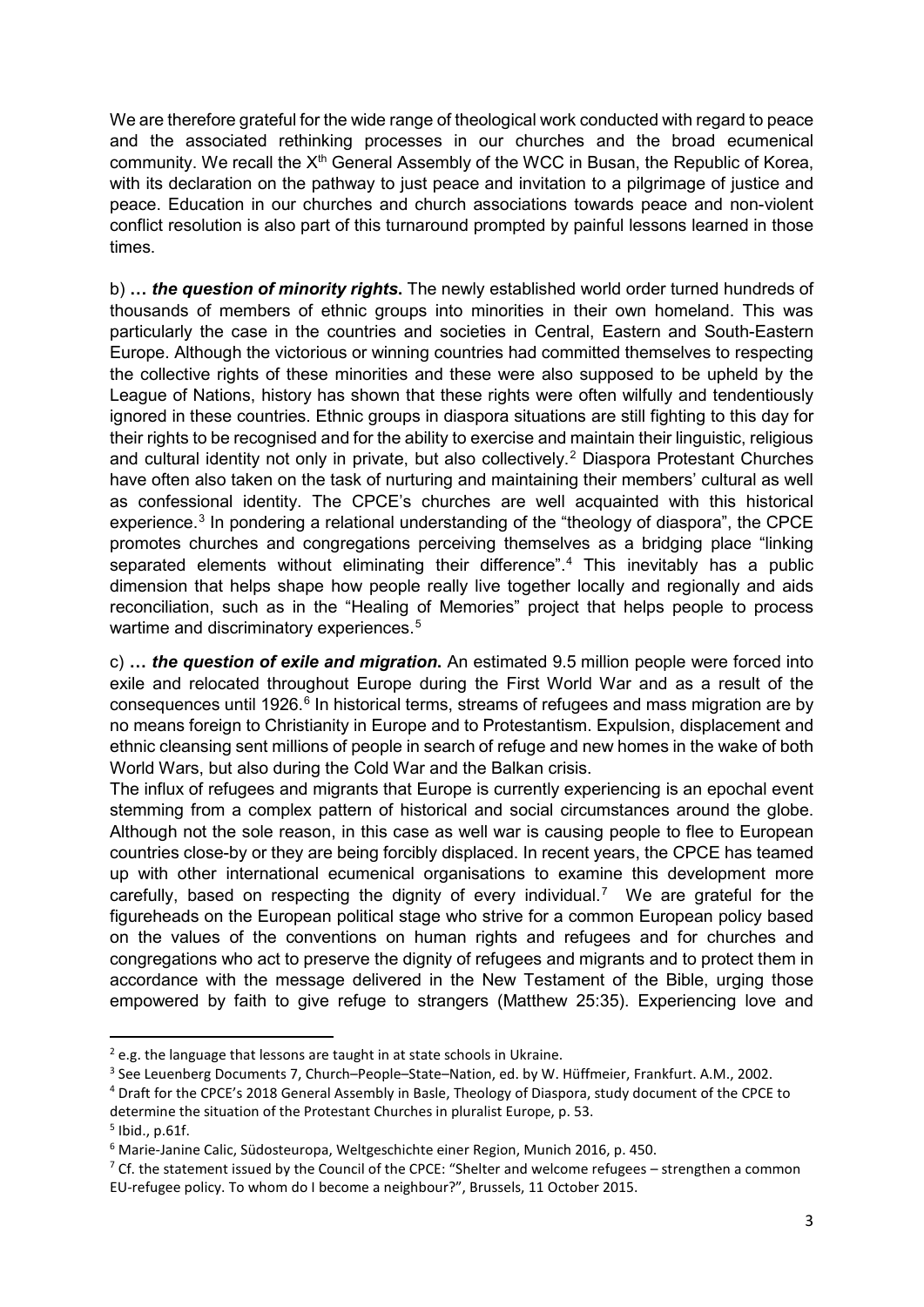affection is dependent upon acts of human interaction, but without attempting to deny the real fears that exist.

However, in Europe, and particularly in its economically robust northern and western parts, we cannot ignore the issue of how our economic, trade and agricultural policies have played a role in provoking the present migration from other regions and parts of the world.

d) **…** *the question of reconciliation***.** The injustice, suffering and repression that is suffered and dealt out, or an awareness of the reality of guilt and sin throughout history and in the lives of individuals and groups, leads the Protestant Churches to provide people with the space and opportunity to recount their life stories, reflect upon the suffering and injustice that they have endured and talk aloud about the pain they have suffered. In recent decades, the Churches in Europe have repeatedly initiated and shaped "Healing of Memories" processes to foster reconciliation in and between societies. Protestant Churches in Europe must sustain the longing for peace and reconciliation in the different post-conflict societies, also under the current economic, social and political circumstances, wherever they are perceived as unjust. At the same time, they are aware that reconciliation is not an ideal condition or a singular act, but rather a process that needs to be initiated or maintained. Reconciliation requires willing participants and the kind of structural measures that serve this aim. This explains why the Protestant Churches in Europe welcomed the process of European integration as an act of peace and reconciliation. The Reformation Churches in Europe should raise their voices at any attempts to instrumentalise relationships with the past, while also continuing to develop their own language and empathy for facilitating reconciliation processes between individuals and groups. Reconciliation can exert a revitalising force in our societies and social reality in Europe.

e) **…** *the question of democratic culture and civil society***.** The end of the First World War was initially followed by a flourish of new or reinstated democracies and Republican state structures in Europe. During this time, new churches also emerged. However, a range of massive national and international troubles very quickly turned some societies into undemocratic systems, including dictatorships, even through democratically organised elections. Protestant theology and Churches were often not amongst the staunchest proponents of the democratic state during these years – although it is worthy of recognition that certain congregations and churches in clandestine acted as islands of freedom and cradles of civil society. We are currently once again seeing parliamentary democracy and the rule of law come under pressure in European countries. In contrast to the years following 1918, the Protestant Churches in Europe are now standing up for these democratic structures and principles and efforts to reinforce them at various state levels throughout Europe. These correspond with the dignity, freedom and equality of all people awarded by God's creation. By dividing, limiting and checking the sources of power, they take account of human fallibility and sin. Institutions based on the rule of law protect and enable the freedom of each and every individual and the coexistence of all. "Protestantism considers [democratic] participation and active involvement in decision-making processes as the absolute prerequisite for good neighbourly relations and peaceful co-operation within Europe."[8](#page-3-0) However, besides the institutions there also needs to be a politically active civil society, with us citizens defending the accomplishments of democracy and the rule of law. Protestant churches and congregations are places where people participate and are actively involved. They thus contribute to the democratic culture of a society. We do not want to relinquish this and lose or squander it again. Protestant Churches in Europe should therefore revitalise their theological

<span id="page-3-0"></span><sup>&</sup>lt;sup>8</sup> "Free for the Future – Responsibility for Europe," Statement by the 7<sup>th</sup> General Assembly of the CPCE in Florence, 2012.